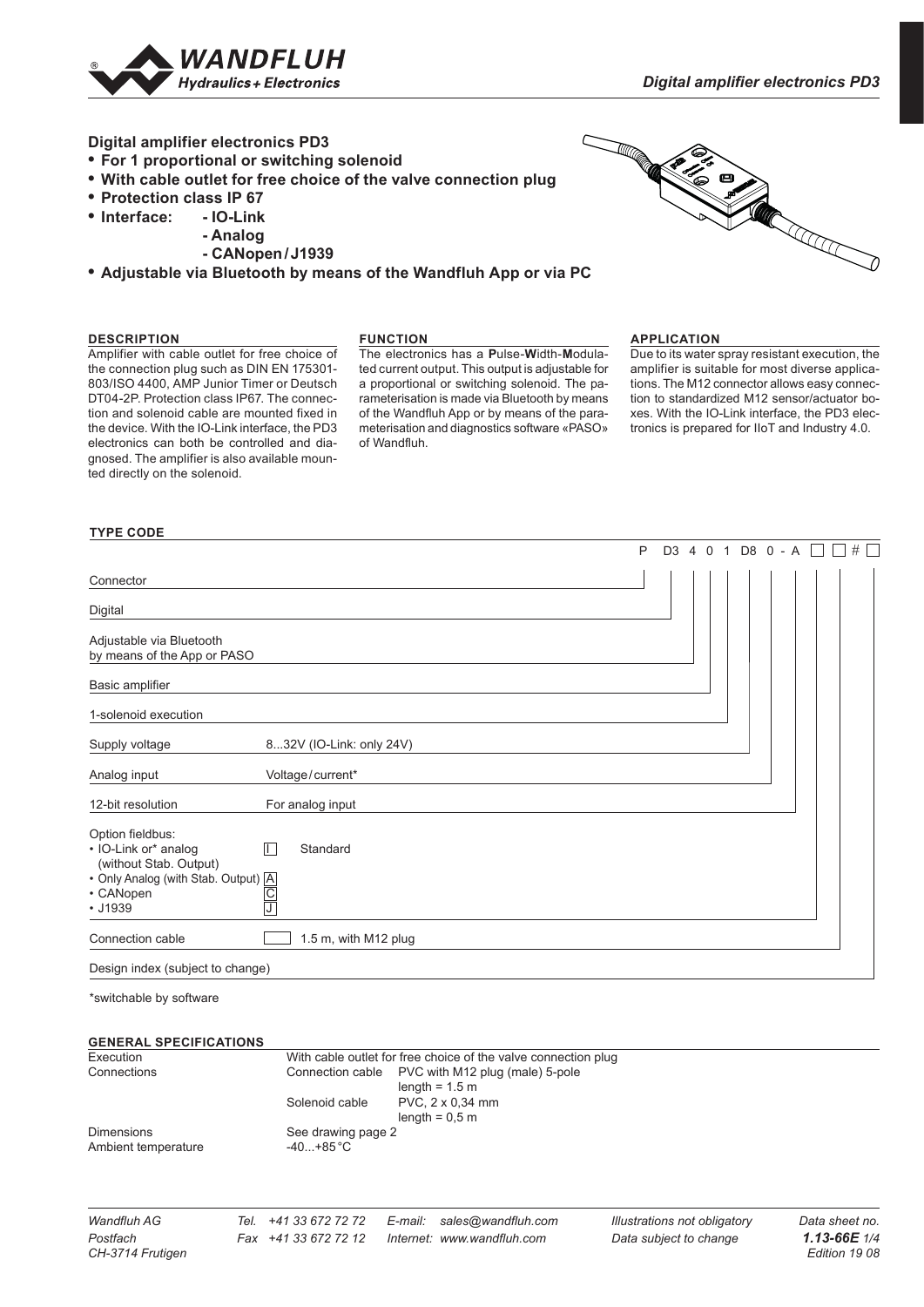

## **ELECTRICAL SPECIFICATIONS**

| Protection class<br>Supply voltage<br>Residual ripple | IP67 acc. to EN 60 529<br>IO-Link: 24 V (18.30V), Analog: 8.32V<br>$<$ 1.3 Vpp |                          | Frequency adjustable 4500 Hz<br>Factory setting 80 Hz<br>Level adjustable 0400 mA |  |  |  |  |  |  |
|-------------------------------------------------------|--------------------------------------------------------------------------------|--------------------------|-----------------------------------------------------------------------------------|--|--|--|--|--|--|
| Fuse                                                  | Low                                                                            |                          | Factory setting 180mA                                                             |  |  |  |  |  |  |
| No-load current                                       | Approx. 30 mA                                                                  | Temperature drift        | $\leq$ 1 % bei $\Delta T = 40^{\circ}$ C                                          |  |  |  |  |  |  |
| Max. current                                          |                                                                                | Digital inputs           | 1 input high-active                                                               |  |  |  |  |  |  |
| consumption                                           | No-load current + 2,5 A per solenoid                                           |                          | Switching threshold high 632 VDC                                                  |  |  |  |  |  |  |
| Analog input                                          | 1 input non-differential                                                       |                          | Switching threshold low 01 VDC                                                    |  |  |  |  |  |  |
|                                                       | Voltage / current (switchable by means of parameter)                           | <b>IO-Link interface</b> | Data line $C/Q$ , $COM2 = 38.4$ kBaud<br>Low Energy with password protection      |  |  |  |  |  |  |
|                                                       | 0+/- 10V or 0/420mA                                                            | <b>Bluetooth</b>         |                                                                                   |  |  |  |  |  |  |
|                                                       | Usable as frequency input                                                      |                          | and encryption                                                                    |  |  |  |  |  |  |
|                                                       | (frequency 55000 Hz) or as PWM input                                           | Fieldbus (option)        | CANopen                                                                           |  |  |  |  |  |  |
|                                                       | (automatic frequency detection)                                                |                          | J1939 (on request)                                                                |  |  |  |  |  |  |
| Resolution                                            | $12$ -bit                                                                      | <b>LEDs</b>              | Function<br>green                                                                 |  |  |  |  |  |  |
| Input resistance                                      | Voltage input $>100$ k $\Omega$                                                |                          | <b>Bluetooth</b><br>blue                                                          |  |  |  |  |  |  |
|                                                       | Load for current input = 124 $\Omega$                                          |                          | IO-Link<br>green                                                                  |  |  |  |  |  |  |
| Stabilised output                                     | 5 VDC                                                                          |                          | Error<br>red                                                                      |  |  |  |  |  |  |
| voltage                                               | max. load 20 mA                                                                | <b>EMV</b>               |                                                                                   |  |  |  |  |  |  |
| Solenoid current:                                     |                                                                                | Immunity                 | EN 61 000-6-2                                                                     |  |  |  |  |  |  |
| • Minimal current $I_{\min}$                          | Adjustable 0I <sub>max</sub> mA                                                | Emission                 | EN 61 000-6-4                                                                     |  |  |  |  |  |  |
|                                                       | Factory setting 150 mA                                                         |                          |                                                                                   |  |  |  |  |  |  |
| $\cdot$ Maximal current $I_{\text{max}}$              | Adjustable $I_{min}$ 2450 mA                                                   |                          |                                                                                   |  |  |  |  |  |  |
|                                                       | Factory setting 700 mA                                                         |                          |                                                                                   |  |  |  |  |  |  |

## **BLOCK DIAGRAM**

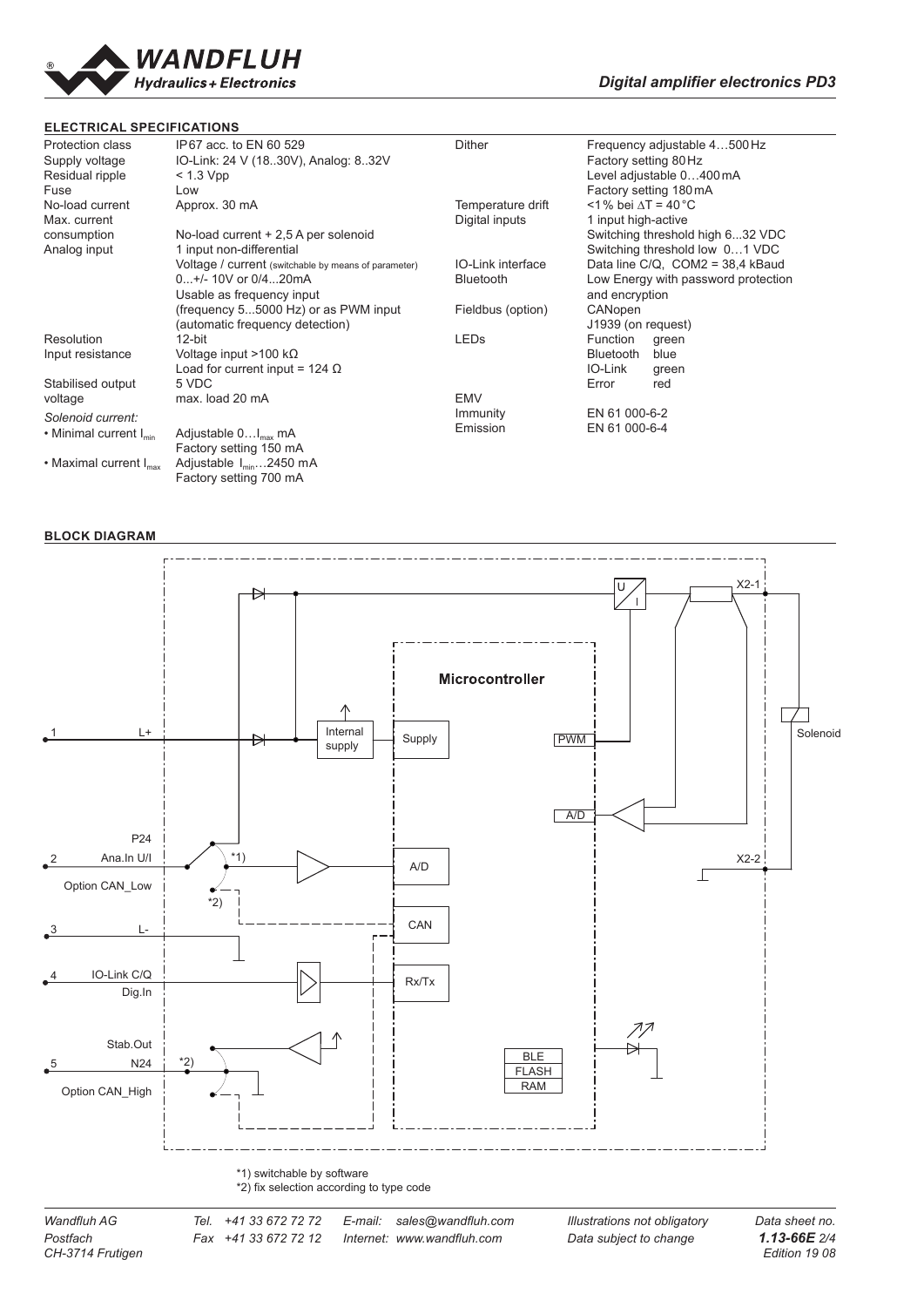

1 braun

2 weiss

#### **DIMENSIONS**



#### **CONNECTOR ASSIGNMENT**

Valve connection cable (X1) Solenoid cable (X2) With mounted M12 connector **Open end for free choice of the valve connetion plug** Open end for free choice of the valve connetion plug 5-pole male A coded



- $1 = L+$ , supply voltage+
- 2 = P24/2L+, additional supply+ (IO-Link) or command value (analog) 2 = S<sub></sub><br>3 = L-. supply voltage 0 VDC  $1 = \text{Solenoid} +$

18.5 6.25

- 3 = L-, supply voltage 0 VDC
- 4 = C/Q (IO-Link) or digital input (analog)
- $5 = N24/2L$ -, addition 0 VDC (IO-Link)
- or Stab. Output (only with option [A] «only analog») 1 2 C:\00\_Wandfluh\Verkauf\Dokumentation\Reg1.13\DB 1.13-66\0247390 Blatt 1 von 1

#### **START-UP**

Information regarding installation and commissioning are contained in the information leaflet supplied with the amplifier electronics and in the operating instructions.

Additional information can be found on our website: www.wandfluh.com» and the *series of the series*  $\alpha$ 

Free-of-charge download:

- $\cdot$  «PASO» Parameterisation software
	- $\bullet$  Operating instruction (\*.pdf)
	- $\bullet$  Wandfluh App for Android (Google Play) and iOS (App Store)

#### **ADJUSTMENTS**

The PD3 electronics has a Bluetooth interface. Via the Wandfluh App, the PD3 functions can be analysed and the most important parameters adjusted. By means of the «PASO» parameterisation software the complete parameterisation and diagnosis can be made. For PCs without integrated Bluetooth, a USB/Bluetooth dongle is required (not included in the delivery).

### **FUNCTION DESCRIPTION**



\* The digital input is only present with configuration Analog

*Wandfluh AG Tel. +41 33 672 72 72 E-mail: sales@wandfluh.com Illustrations not obligatory Data sheet no.*



Wandfluh documentation<br>register 1.13 Wandfluh electronics general register 1.13<br>Proportional spool valves register 1.10 Proportional spool valves entitled and register at 1.10 Proportional pressure valves metal or register 2.3 Proportional flow control valves The register 2.6 Modellreferenz: Doknr. 0247162 / Konfiguration 002

Rev. Änderungsnr. **Serie freigegeben**

## **ACCESSORIES** 0.017 kg

2 = Solenoid -

Datum Name Änderungsbeschrieb

**N3D2D000KIL0**<br>USB/Bluetooth Dongle for Windows